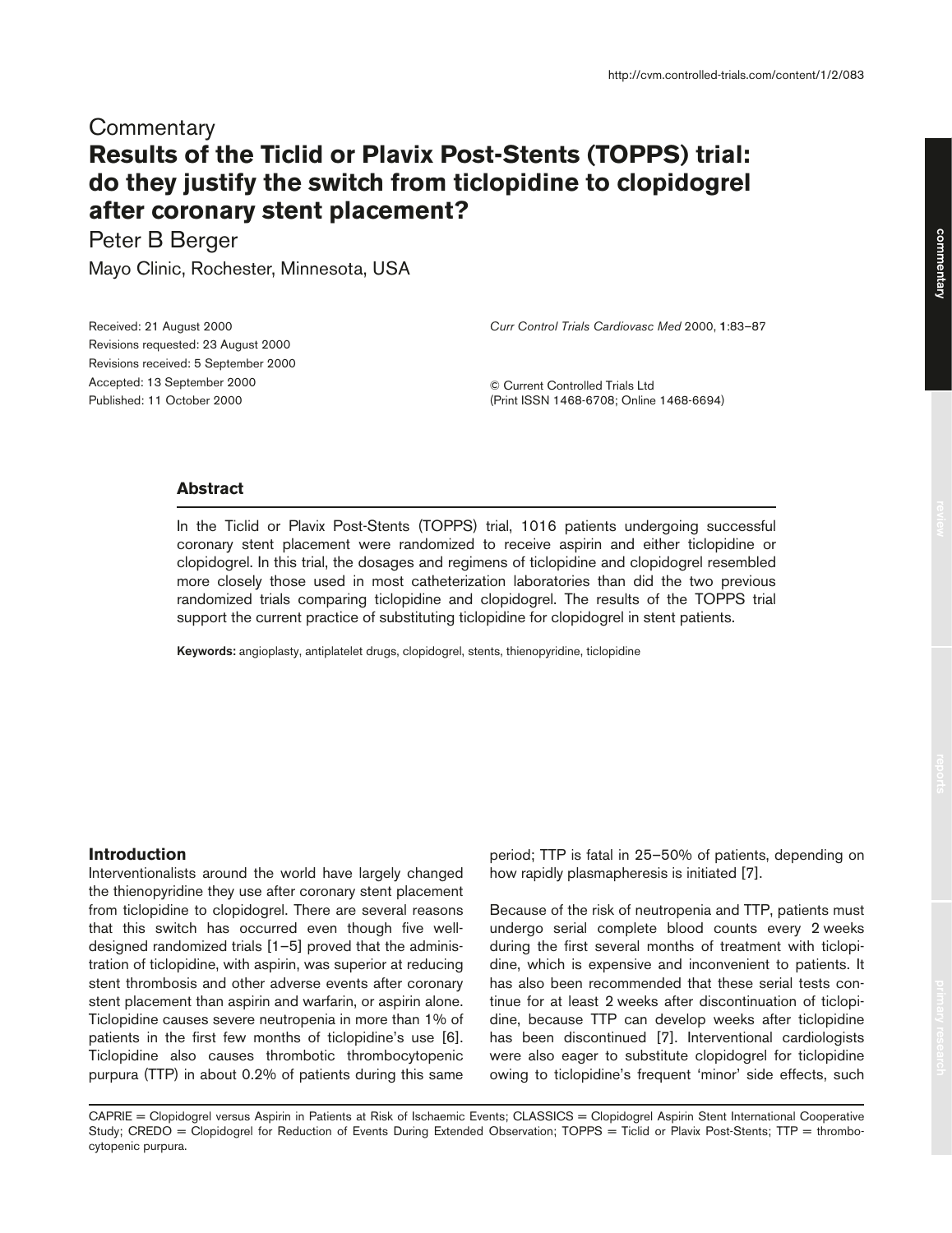as nausea, vomiting, and diarrhea, which require discontinuation of ticlopidine in as many as 20% of patients [8].

# **Clopidogrel**

Clopidogrel has far fewer side effects. In randomized trials involving roughly 50,000 patients treated with clopidogrel, clopidogrel did not cause TTP. Subsequently, 11 cases of TTP have been identified in the more than 3 million patients who have taken clopidogrel in post-marketing surveillance, although it is unclear whether clopidogrel actually caused the TTP in all of these cases [9]. In the only report of clopidogrel-induced TTP by Bennett *et al* summarizing these cases, several patients were reported to have developed TTP while on other drugs that cause TTP far more commonly than clopidogrel (for example, cyclosporine). Other patients included in that report developed recurrences of TTP without re-exposure to clopidogrel, which has never been reported for any other drug that induces TTP. However, even if all 11 cases in that report did develop TTP due to clopidogrel, the frequency of clopidogrel-induced TTP would still be only 11 in about 3,000,000 patients treated. Coincidentally, this is the same as the background frequency of TTP reported in the general population of 3.7 per million patients [10], and approximately 100 times less frequent than the frequency with which ticlopidine causes TTP [7].

### **Clopidogrel and neutropenia**

The frequency of neutropenia in patients treated with clopidogrel is less than the 1% seen in patients treated with ticlopidine. In the Clopidogrel versus Aspirin in Patients at Risk of Ischaemic Events (CAPRIE) trial, the frequency of neutropenia in patients taking clopidogrel was the same as the background frequency in patients taking aspirin, and was never life threatening, as it often is when caused by ticlopidine. Therefore, serial blood counts are not required when initiating clopidogrel [11]. In addition, clopidogrel is well tolerated. Among the 19,185 patients with vascular disease believed to be tolerant of aspirin who enrolled in the CAPRIE trial and were randomized to receive either aspirin or clopidogrel, side effects actually tended to be more common in patients treated with aspirin than those treated with clopidogrel; only skin rash occurred more frequently in patients treated with clopidogrel than aspirin [11].

### **Onset of action**

The rapidity of onset of action also favors clopidogrel in place of ticlopidine. Five days are required for ticlopidine to exert its full antiplatelet effect; because most patients undergo stent placement immediately after diagnostic angiography, they usually do not have an opportunity to be pretreated with ticlopidine [6]. The administration of a 500 mg loading dose of ticlopidine is generally well tolerated and slightly reduces the time of achieving the peak antiplatelet activity of ticlopidine; however, larger loading doses, which achieve platelet inhibition more rapidly, cause nausea and vomiting and cannot be used. Because of ticlopidine's slow onset of action, the administration of ticlopidine and aspirin together is no more effective than coumadin and aspirin in the first 24 h after stent placement (when pretreatment with ticlopidine is not performed) [5,12,13]; unfortunately, this is the time interval during which stent thrombosis is most likely to occur [3,4,14].

In contrast, however, large loading doses of clopidogrel are very well tolerated, and a 375 mg dose reduces the time to achieve peak platelet inhibition of aggregation to 6 h [15–17]. Several studies suggest that the more rapid onset of action of clopidogrel might reduce not only the frequency of stent thrombosis in the days after stent placement, but also the frequency of procedural myocardial infarction [12,14,18,19]. Clopidogrel is also about 30% less expensive than ticlopidine in the United States, and results in a greater saving in many European countries. Finally, clopidogrel requires administration once daily, whereas ticlopidine requires dosing twice daily.

Despite these advantages, the most important question remains whether clopidogrel is as effective as ticlopidine at preventing stent thrombosis. When clopidogrel was first approved for use in the United States, only indirect data suggested that it was likely to be at least as effective as ticlopidine during coronary stent placement. The indirect data included animal studies revealing that clopidogrel, like ticlopidine, inhibits platelet aggregation and stent thrombosis more effectively than aspirin, and works synergistically with aspirin [20,21]. The degree of inhibition of platelet aggregation in humans by clopidogrel is equivalent to that seen with ticlopidine [22]. In addition, clopidogrel reduces the risk of vascular death, myocardial infarction and stroke in vascular disease patients 10% more than aspirin does, as does ticlopidine [23,24].

On the basis of these data, many interventional cardiologists changed from administering ticlopidine to clopidogrel after stent placement, even before randomized trials comparing the two agents had been performed. However, a recent report by Dr Taniuchi and colleagues of a singlecenter study from Barnes Hospital in St Louis brings to three the number of randomized trials in which patients undergoing coronary stent placement were randomized to receive either ticlopidine or clopidogrel (Fig. 1) [16,25,26].

### **The TOPPS trial**

In the Ticlid or Plavix Post-Stents (TOPPS) trial, 1016 patients undergoing successful coronary stent placement were randomized to receive aspirin and either ticlopidine with a 500 mg loading dose followed by 250 mg twice daily for 14 days, or clopidogrel with a 300 mg loading dose followed by 75 mg per day for 14 days. Patients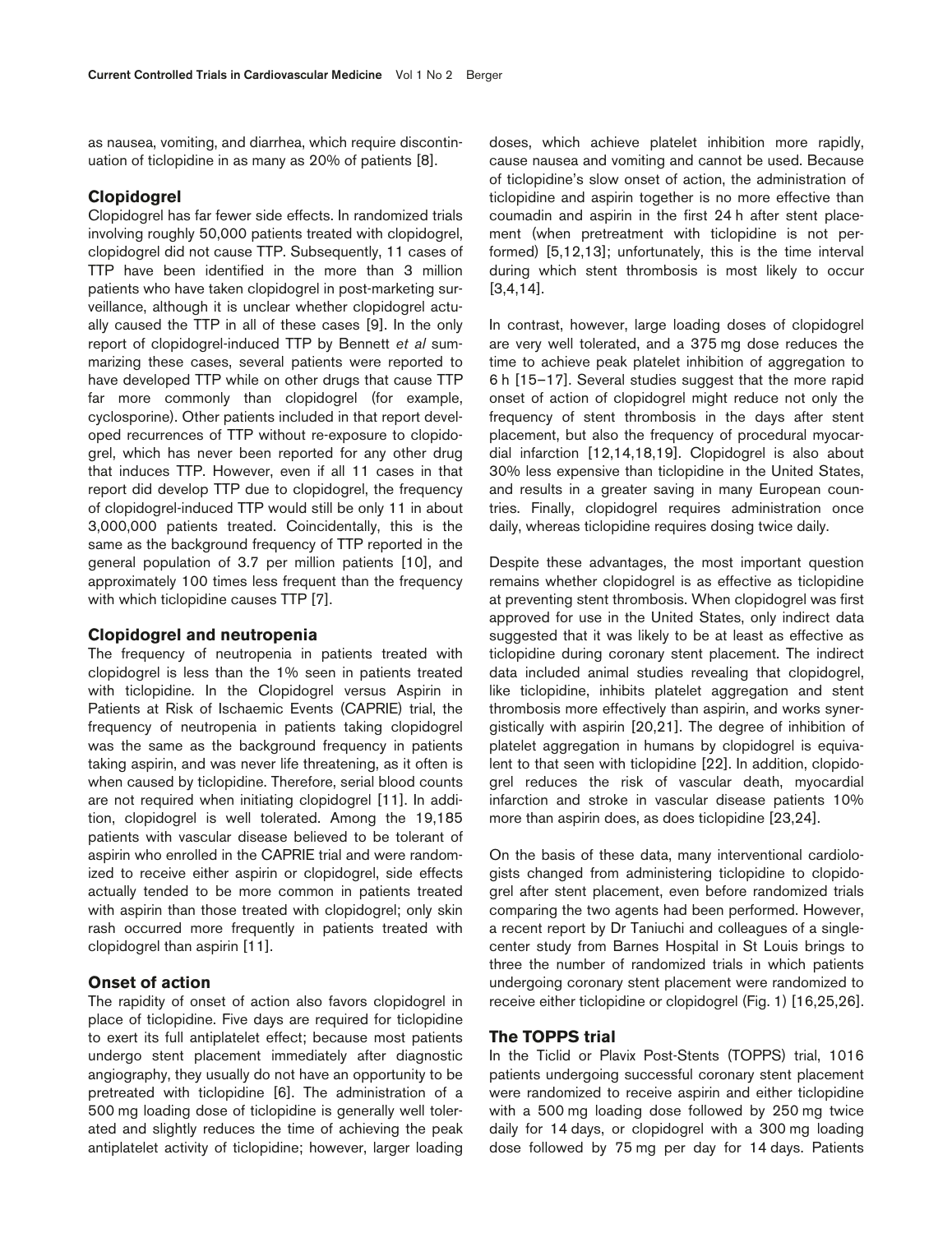received their first dose of thienopyridine within 1 h after the procedure. This trial design more closely resembled the practice patterns and drug regimens used in most catheterization laboratories than those of the two previous randomized trials comparing ticlopidine and clopidogrel.

In the first such trial, the Clopidogrel Aspirin Stent International Cooperative Study (CLASSICS) trial, no loading dose of ticlopidine was administered, biasing the study against the ticlopidine regimen. However, ticlopidine and clopidogrel were first administered 1–6 h after stent placement, biasing the study against the more rapidly acting regimen, clopidogrel with a loading dose.

In the second randomized trial comparing ticlopidine and clopidogrel, which was performed in Germany by Müller and colleagues, no loading dose of clopidogrel was used, as is generally done in catheterization laboratories in which clopidogrel is used [26]. Although regimens with loading doses have not been proved to be more efficacious than those without loading doses and are currently being studied in the Clopidogrel for Reduction of Events During Extended Observation (CREDO) trial (see below), they clearly lead to a more rapid inhibition of platelet function, which is believed to be beneficial.

The 30-day results of TOPPS (Fig. 1) reveal that the frequency of stent thrombosis, the endpoint most likely to be influenced by the choice of thienopyridine, was 1.53% in patients treated with ticlopidine compared with 2.02% in the clopidogrel patients  $(P=0.901)$ . (These data differ slightly from those in the published abstract, primarily because of inclusion of several patients who had not yet completed their follow-up at the time of publication of the abstract (Dr Taniuchi, personal communication, 25 July 2000).) The frequency of cardiac death was 1.35% in ticlopidine patients compared with 0.61% in clopidogrel patients  $(P = 0.149)$ . The cumulative frequency of major adverse events, including cardiac death, Q-wave myocardial infarction, stent thrombosis, and need for target vessel revascularization within 30 days was 4.60% in the ticlopidine cohort compared with 3.85% in the clopidogrel cohort  $(P = 0.551)$ . In contrast with several other trials, the 2-week regimen of ticlopidine was relatively well tolerated; only 3.64% of patients treated with ticlopidine were unable to tolerate the drug. However, side effects were less frequent in clopidogrel-treated patients: only 1.62% of clopidogrel patients were unable to tolerate clopidogrel.

## **Statistical considerations**

All three of the randomized trials comparing clopidogrel and ticlopidine in coronary stent patients were undersized to detect a difference in the frequency of stent thrombosis. If the true stent thrombosis rate in patients treated with ticlopidine were 1.53%, as in TOPPS, 7596 patients in each group would need to be enrolled to detect with 80%





Results of the Ticlid or Plavix Post-Stents (TOPPS) Trial. MI, myocardial infarction; TVR, target vessel revascularization.

power (assuming statistical significance at a *P* value of 0.05), a 33% reduction in the frequency of stent thrombosis with clopidogrel; it is highly unlikely such a trial will ever be conducted. Nevertheless, stent thrombosis has tended to be similar and infrequent in both the ticlopidine and clopidogrel treatment arms of all three trials (Fig. 2). The small difference in the frequency of stent thrombosis between the clopidogrel and ticlopidine arms of some of the trials have raised concerns by some, but these have been small and far from statistically significant; it should be recognized that the difference in the frequency of major adverse events between the arms of the CLASSICS trial, for example, differ from one another by a single case of stent thrombosis.

# **Other studies**

In addition to TOPPS and the other two randomized trials, seven registry experiences have been reported that compared ticlopidine and clopidogrel in stent patients (Fig. 3) [27–32] (Berger P, presented at the Transcatheter Therapeutics Conference, Washington DC, October 1999; Mehran R, Dangas G, presented at the Transcatheter Therapeutics Conference, Washington DC, October 1999). Although all of these registries are limited in one way or another, the frequency of stent thrombosis has tended to be infrequent in both the ticlopidine and clopidogrel cohorts.

# **Conclusions**

On the basis now of TOPPS, the two previously reported randomized trials, and the seven registries comparing clopidogrel with ticlopidine after stent placement, several conclusions can be reached. Clopidogrel is better tolerated than ticlopidine, with far fewer life-threatening side effects (TTP and neutropenia) and minor side effects as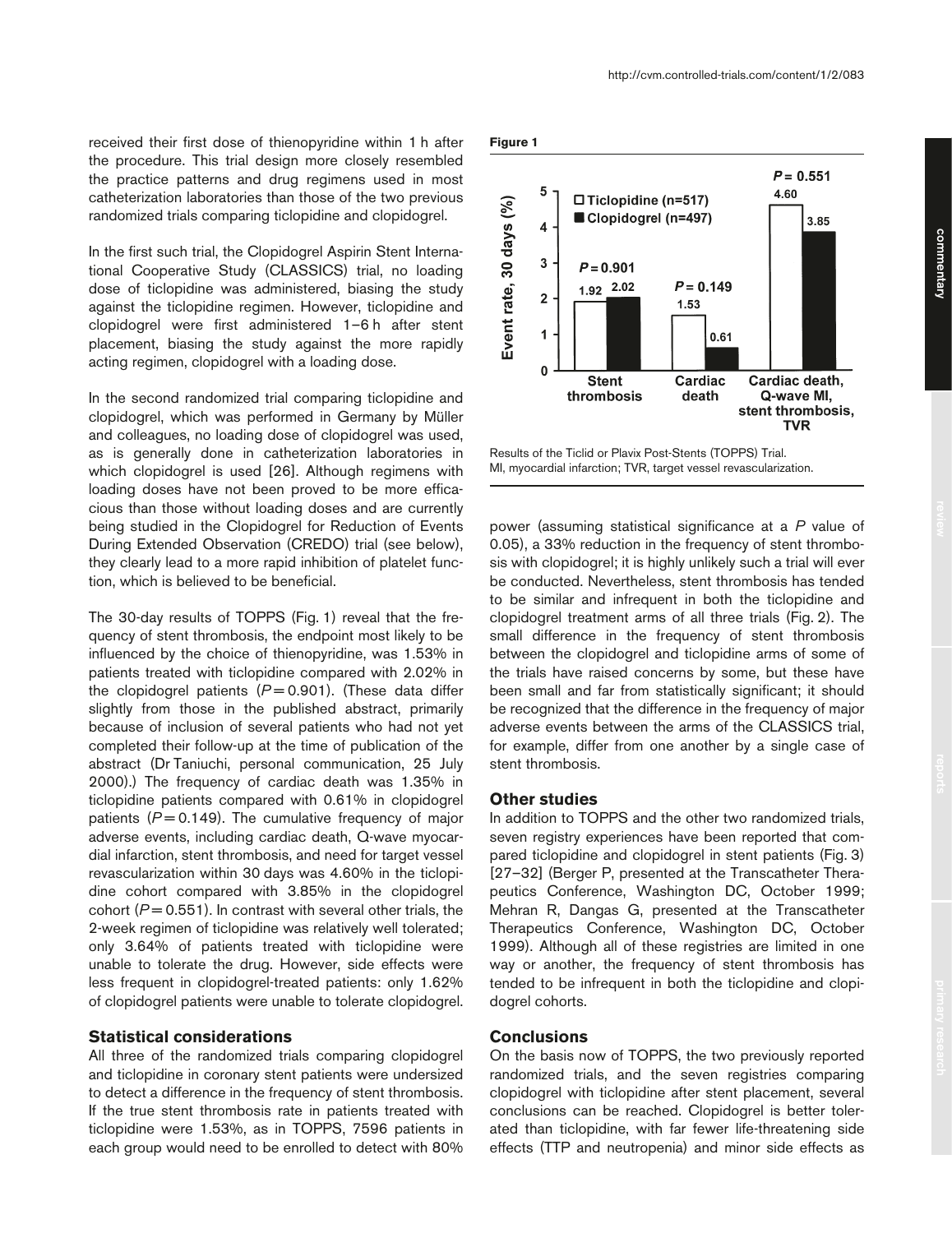

The three trials in which patients receiving coronary stents were randomized to receive one or another dosing regimen of ticlopidine or clopidogrel. NS, not significant; MACE, major adverse cardiac events.

well. In addition, the frequency of stent thrombosis when clopidogrel is administered is very low. Whether the frequency of stent thrombosis is as low as, or even lower than, when ticlopidine is administered has not yet been proved beyond a doubt.

However, on the basis of the randomized and registry data and indirect data summarized above, it seems that clopidogrel is at least as efficacious as ticlopidine at preventing stent thrombosis and other adverse ischemic events, and has fewer side effects. If appropriately sized randomized trials were to be performed in the future that found a slight difference in the frequency of stent thrombosis favoring ticlopidine, the difference would undoubtedly be less than the more than 1% frequency of life-threatening neutropenia and TTP seen with ticlopidine administration. Therefore, when considering the risk:benefit ratio of switching from ticlopidine to clopidogrel after stent placement, the driving force is clearly that there is less risk with clopidogrel, rather than a greater benefit with clopidogrel. Whether clopidogrel does provide greater benefit than ticlopidine remains to be proved.

### **Unanswered questions**

Despite TOPPS, several important questions remain unanswered about the use of clopidogrel after stent placement. There are data to suggest that larger doses of clopidogrel, up to 600 mg, act more rapidly than lower loading doses, and are well tolerated [33]. Whether the more rapid achievement of platelet inhibition achieved by such large loading doses will improve clinical outcome is unknown. However, whether large loading doses of clopidogrel are required when a platelet glycoprotein IIb/IIIa inhibitor is used is unknown. Peak inhibition of platelet aggregation with even a 300 mg loading dose will still be reached





Data from seven registries in which the clinical outcome of patients receiving coronary stents treated with clopidogrel was compared with that of patients treated with ticlopidine. NS, not significant; MACE, major adverse cardiac events.

during the infusion of such agents. Platelet glycoprotein IIb/IIIa inhibitors produce much greater inhibition of platelet aggregation than does clopidogrel; clopidogrel might not provide further inhibition of aggregation until the IIb/IIIa inhibitor wears off.

Another unanswered question is the most appropriate duration of clopidogrel after stent placement. Although stent endothelialization is not complete for 2 months or more, stent thrombosis occurs predominantly in the first 2 weeks after stent placement [4,5,34]. Whether a longer duration of clopidogrel will result in an improved outcome either by reducing late stent thrombosis or by reducing ischemic events unrelated to the treatment site is being also examined in the CREDO trial. In CREDO, 2000 patients undergoing percutaneous revascularization with a coronary stent or other technique will be randomized to receive aspirin indefinitely and either clopidogrel with a 300 mg loading dose followed 75 mg/day for 1 year, or clopidogrel 75 mg/day for 1 month followed by placebo for 11 months.

## **Summary**

The TOPPS study by Taniuchi *et al* [25] is in agreement with the results of other studies, indicating that the use of clopidogrel after stent placement is associated with an excellent clinical outcome. This and other studies support the substitution of ticlopidine for clopidogrel that has already occurred around the world.

#### **Acknowledgement**

The author has served on a scientific advisory board for Bristol-Meyer Squibb/Sanofi Pharmaceutical Companies. Sanofi manufactures both ticlopidine and clopidogrel, and co-markets clopidogrel with Bristol-Meyer Squibb in the United States.